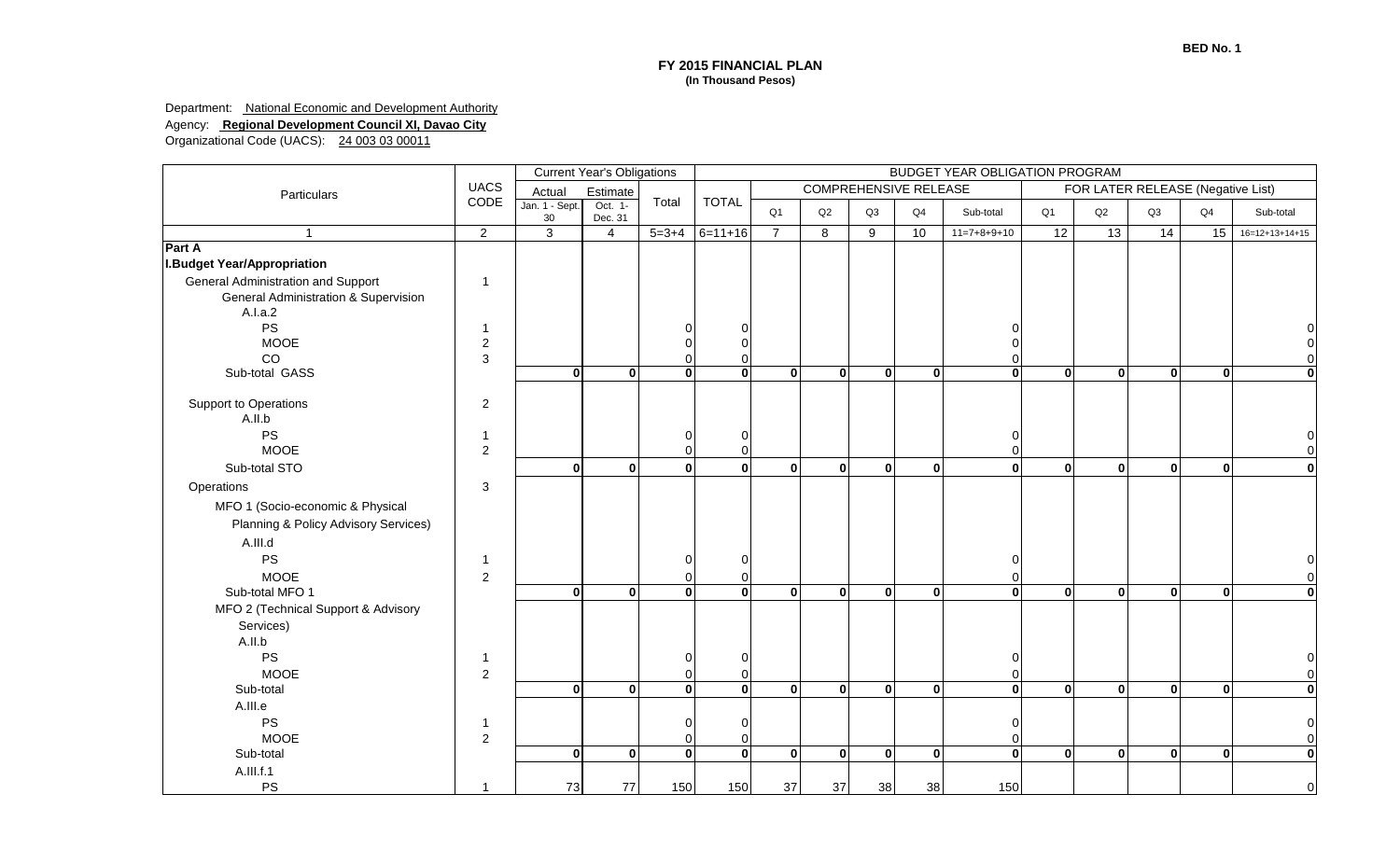Department: **National Economic and Development Authority** 

Agency: **Regional Development Council XI, Davao City**

|                                           |                |                          | <b>Current Year's Obligations</b> |              |              |                |              |              |                              | BUDGET YEAR OBLIGATION PROGRAM |                |                                   |                 |                |                         |
|-------------------------------------------|----------------|--------------------------|-----------------------------------|--------------|--------------|----------------|--------------|--------------|------------------------------|--------------------------------|----------------|-----------------------------------|-----------------|----------------|-------------------------|
| Particulars                               | <b>UACS</b>    | Actual                   | Estimate                          |              |              |                |              |              | <b>COMPREHENSIVE RELEASE</b> |                                |                | FOR LATER RELEASE (Negative List) |                 |                |                         |
|                                           | CODE           | Jan. 1 - Sept.<br>$30\,$ | Oct. 1-<br>Dec. 31                | Total        | <b>TOTAL</b> | Q <sub>1</sub> | Q2           | Q3           | Q4                           | Sub-total                      | Q <sub>1</sub> | Q2                                | Q3              | Q <sub>4</sub> | Sub-total               |
|                                           | $\overline{2}$ | 3                        | $\overline{4}$                    | $5 = 3 + 4$  | $6=11+16$    | $\overline{7}$ | 8            | 9            | 10                           | $11=7+8+9+10$                  | 12             | 13                                | $\overline{14}$ | 15             | $16=12+13+14+15$        |
| <b>MOOE</b>                               | $\overline{2}$ | 2,474                    | 876                               | 3,350        | 3,350        | 837            | 837          | 838          | 838                          | 3,350                          |                |                                   |                 |                |                         |
| Sub-total                                 |                | 2,547                    | 953                               | 3,500        | 3,500        | 874            | 874          | 876          | 876                          | 3,500                          | $\bf{0}$       | $\mathbf{0}$                      | $\mathbf{0}$    | $\bf{0}$       | $\mathbf 0$             |
| Total MFO 2                               |                | 2,547                    | 953                               | 3,500        | 3,500        | 874            | 874          | 876          | 876                          | 3,500                          | $\overline{0}$ | $\overline{0}$                    | ΩI              | $\mathbf{0}$   | $\overline{0}$          |
| MFO 3 (Investment Programming             |                |                          |                                   |              |              |                |              |              |                              |                                |                |                                   |                 |                |                         |
| Services)                                 |                |                          |                                   |              |              |                |              |              |                              |                                |                |                                   |                 |                |                         |
| A.III.d                                   |                |                          |                                   |              |              |                |              |              |                              |                                |                |                                   |                 |                |                         |
| <b>PS</b>                                 |                |                          |                                   |              |              |                |              |              |                              |                                |                |                                   |                 |                |                         |
| <b>MOOE</b>                               | 2              |                          |                                   |              |              |                |              |              |                              | $\Omega$                       |                |                                   |                 |                |                         |
| Sub-total MFO 3                           |                | $\mathbf{0}$             | $\bf{0}$                          | $\Omega$     | $\bf{0}$     | $\mathbf{0}$   | $\mathbf{0}$ | $\mathbf{0}$ | $\Omega$                     | $\Omega$                       | $\mathbf{0}$   | $\mathbf{0}$                      | $\mathbf{0}$    | $\mathbf{0}$   | $\mathbf{0}$            |
| MFO 4 (Monitoring & Evaluation            |                |                          |                                   |              |              |                |              |              |                              |                                |                |                                   |                 |                |                         |
| Services)                                 |                |                          |                                   |              |              |                |              |              |                              |                                |                |                                   |                 |                |                         |
| A.III.e                                   |                |                          |                                   |              |              |                |              |              |                              |                                |                |                                   |                 |                |                         |
| PS                                        |                |                          |                                   |              |              |                |              |              |                              |                                |                |                                   |                 |                |                         |
| <b>MOOE</b>                               | $\overline{2}$ |                          |                                   |              |              |                |              |              |                              | 0                              |                |                                   |                 |                |                         |
| Sub-total                                 |                | $\bf{0}$                 | $\mathbf{0}$                      | $\mathbf{0}$ | $\mathbf 0$  | $\mathbf{0}$   | $\mathbf{0}$ | $\mathbf{0}$ | $\mathbf{0}$                 | $\mathbf{0}$                   | $\mathbf{0}$   | $\mathbf{0}$                      | $\mathbf{0}$    | $\mathbf{0}$   | $\mathbf{0}$            |
| A.III.f.2                                 |                |                          |                                   |              |              |                |              |              |                              |                                |                |                                   |                 |                |                         |
| PS                                        |                | 52                       | 98                                | 150          | 150          | 37             | 37           | 38           | 38                           | 150                            |                |                                   |                 |                |                         |
| <b>MOOE</b>                               | 2              | 331                      | 278                               | 609          | 609          | 152            | 152          | 152          | 153                          | 609                            |                |                                   |                 |                |                         |
| Sub-total                                 |                | 383                      | 376                               | 759          | 759          | 189            | 189          | 190          | 191                          | 759                            | $\mathbf{0}$   | $\mathbf{0}$                      | $\mathbf{0}$    | $\mathbf 0$    | $\bf{0}$                |
| <b>Total MFO 4</b>                        |                | 383                      | 376                               | 759          | 759          | 189            | 189          | 190          | 191                          | 759                            | $\mathbf 0$    | $\mathbf{0}$                      | 0               | $\mathbf{0}$   | $\overline{\mathbf{0}}$ |
| II. Automatic Appropriation               |                |                          |                                   |              |              |                |              |              |                              |                                |                |                                   |                 |                |                         |
| <b>General Administration and Support</b> | -1             |                          |                                   |              |              |                |              |              |                              |                                |                |                                   |                 |                |                         |
| General Administration & Supervision      |                |                          |                                   |              |              |                |              |              |                              |                                |                |                                   |                 |                |                         |
| A.I.a.2                                   |                |                          |                                   |              |              |                |              |              |                              |                                |                |                                   |                 |                |                         |
| PS                                        |                |                          |                                   |              |              |                |              |              |                              |                                |                |                                   |                 |                |                         |
| <b>MOOE</b>                               | $\overline{2}$ |                          |                                   |              |              |                |              |              |                              |                                |                |                                   |                 |                |                         |
| Sub-total GASS                            |                | $\mathbf{0}$             | $\mathbf{0}$                      | $\mathbf{0}$ | $\mathbf 0$  | $\mathbf{0}$   | $\mathbf{0}$ | $\mathbf{0}$ | $\mathbf{0}$                 | $\mathbf{0}$                   | $\mathbf{0}$   | $\mathbf{0}$                      | $\mathbf{0}$    | $\mathbf 0$    | $\mathbf 0$             |
| Operations                                | 3              |                          |                                   |              |              |                |              |              |                              |                                |                |                                   |                 |                |                         |
| MFO 1 (Socio-economic & Physical          |                |                          |                                   |              |              |                |              |              |                              |                                |                |                                   |                 |                |                         |
| Planning & Policy Advisory Services)      |                |                          |                                   |              |              |                |              |              |                              |                                |                |                                   |                 |                |                         |
| A.III.d                                   |                |                          |                                   |              |              |                |              |              |                              |                                |                |                                   |                 |                |                         |
| PS                                        |                |                          |                                   |              |              |                |              |              |                              |                                |                |                                   |                 |                |                         |
| <b>MOOE</b>                               | $\overline{2}$ |                          |                                   |              |              |                |              |              |                              | U                              |                |                                   |                 |                |                         |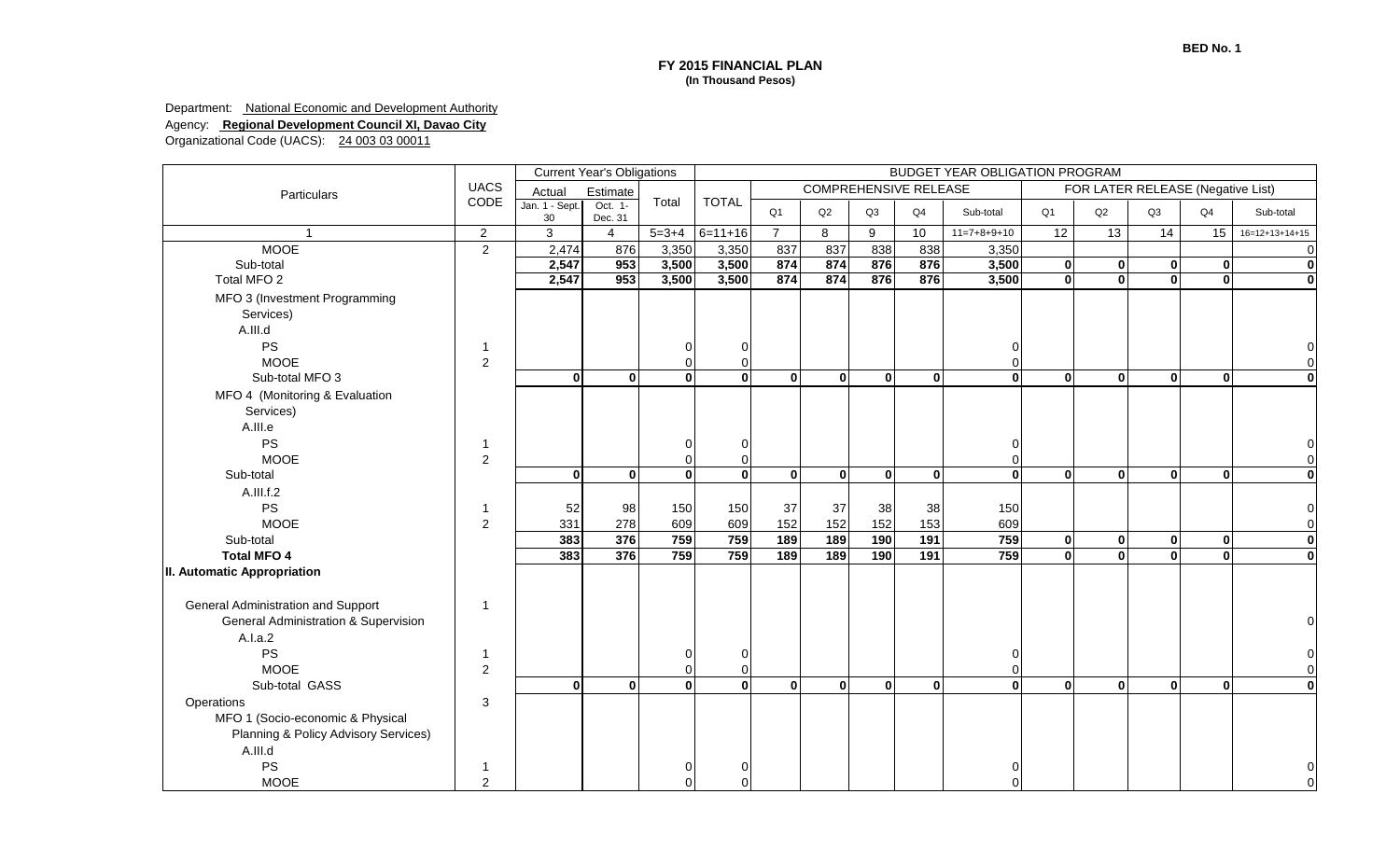Department: **National Economic and Development Authority** Agency: **Regional Development Council XI, Davao City**

|                                       |                |                      | <b>Current Year's Obligations</b> |              |              | <b>BUDGET YEAR OBLIGATION PROGRAM</b> |                                                                   |              |                |               |                         |              |              |                |                  |  |
|---------------------------------------|----------------|----------------------|-----------------------------------|--------------|--------------|---------------------------------------|-------------------------------------------------------------------|--------------|----------------|---------------|-------------------------|--------------|--------------|----------------|------------------|--|
| Particulars                           | <b>UACS</b>    | Actual               | Estimate                          |              |              |                                       | <b>COMPREHENSIVE RELEASE</b><br>FOR LATER RELEASE (Negative List) |              |                |               |                         |              |              |                |                  |  |
|                                       | CODE           | Jan. 1 - Sept.<br>30 | Oct. 1-<br>Dec. 31                | Total        | <b>TOTAL</b> | Q <sub>1</sub>                        | Q2                                                                | Q3           | Q <sub>4</sub> | Sub-total     | Q1                      | Q2           | Q3           | Q <sub>4</sub> | Sub-total        |  |
|                                       | $\overline{2}$ | $\overline{3}$       | $\overline{4}$                    | $5 = 3 + 4$  | $6=11+16$    | $\overline{7}$                        | 8                                                                 | 9            | 10             | $11=7+8+9+10$ | 12                      | 13           | 14           | 15             | $16=12+13+14+15$ |  |
| Sub-total MFO 1                       |                | $\mathbf{0}$         | $\mathbf{0}$                      | $\mathbf{0}$ | $\bf{0}$     | $\mathbf{0}$                          | $\mathbf{0}$                                                      | $\mathbf{0}$ | 0              | $\mathbf{0}$  | $\mathbf{0}$            | $\mathbf{0}$ | $\mathbf{0}$ | 0              |                  |  |
| MFO 2 (Technical Support & Advisory   |                |                      |                                   |              |              |                                       |                                                                   |              |                |               |                         |              |              |                |                  |  |
| Services)                             |                |                      |                                   |              |              |                                       |                                                                   |              |                |               |                         |              |              |                |                  |  |
| A.II.b                                |                |                      |                                   |              |              |                                       |                                                                   |              |                |               |                         |              |              |                |                  |  |
| PS                                    | $\mathbf 1$    |                      |                                   |              | 0            |                                       |                                                                   |              |                | 0             |                         |              |              |                |                  |  |
| <b>MOOE</b>                           | $\overline{2}$ |                      |                                   |              |              |                                       |                                                                   |              |                | $\mathbf 0$   |                         |              |              |                |                  |  |
| Sub-total                             |                | $\Omega$             | $\mathbf{0}$                      | 0            | $\Omega$     | 0                                     | $\mathbf{0}$                                                      | $\mathbf{0}$ | $\mathbf{0}$   | $\mathbf{0}$  | $\mathbf{0}$            | $\mathbf{0}$ | $\mathbf{0}$ | $\Omega$       |                  |  |
| A.III.e                               |                |                      |                                   |              |              |                                       |                                                                   |              |                |               |                         |              |              |                |                  |  |
| <b>PS</b>                             | $\mathbf 1$    |                      |                                   |              |              |                                       |                                                                   |              |                | 0             |                         |              |              |                |                  |  |
| <b>MOOE</b>                           | 2              |                      |                                   | U            | O            |                                       |                                                                   |              |                | $\Omega$      |                         |              |              |                |                  |  |
| Sub-total                             |                | - O                  | $\mathbf{0}$                      | $\mathbf{0}$ | $\mathbf{0}$ | 0                                     | $\mathbf{0}$                                                      | $\mathbf{0}$ | $\mathbf{0}$   | $\mathbf{0}$  | $\mathbf{0}$            | $\mathbf{0}$ | $\mathbf{0}$ | $\Omega$       | $\Omega$         |  |
| A.III.f.1                             |                |                      |                                   |              |              |                                       |                                                                   |              |                |               |                         |              |              |                |                  |  |
| PS                                    | $\mathbf 1$    |                      |                                   |              |              |                                       |                                                                   |              |                |               |                         |              |              |                |                  |  |
| <b>MOOE</b>                           | $\overline{2}$ |                      |                                   |              |              |                                       |                                                                   |              |                | $\Omega$      |                         |              |              |                |                  |  |
| Sub-total                             |                | 0                    | $\mathbf{0}$                      | $\mathbf{0}$ | $\bf{0}$     | $\mathbf{0}$                          | $\mathbf{0}$                                                      | $\mathbf{0}$ | 0              | 0             | $\mathbf{0}$            | $\mathbf{0}$ | 0            | 0              | $\bf{0}$         |  |
| Total MFO 2                           |                | $\mathbf{0}$         | $\mathbf{0}$                      | $\mathbf{0}$ | $\bf{0}$     | $\mathbf{0}$                          | $\mathbf{0}$                                                      | $\mathbf{0}$ | $\mathbf{0}$   | $\bf{0}$      | $\mathbf{0}$            | $\mathbf{0}$ | $\mathbf{0}$ | $\bf{0}$       |                  |  |
| MFO 3 (Investment Programming         |                |                      |                                   |              |              |                                       |                                                                   |              |                |               |                         |              |              |                |                  |  |
| Services)                             |                |                      |                                   |              |              |                                       |                                                                   |              |                |               |                         |              |              |                |                  |  |
| A.III.d                               |                |                      |                                   |              |              |                                       |                                                                   |              |                |               |                         |              |              |                |                  |  |
| PS                                    | $\mathbf{1}$   |                      |                                   |              | O            |                                       |                                                                   |              |                | 0             |                         |              |              |                |                  |  |
| <b>MOOE</b>                           | 2              |                      |                                   |              |              |                                       |                                                                   |              |                | 0             |                         |              |              |                |                  |  |
| Sub-total MFO 3                       |                | $\mathbf{0}$         | $\mathbf{0}$                      | 0            | $\Omega$     | $\mathbf{0}$                          | $\mathbf{0}$                                                      | $\mathbf{0}$ | $\mathbf{0}$   | $\mathbf{0}$  | $\mathbf{0}$            | $\bf{0}$     | $\mathbf{0}$ | $\mathbf{0}$   | $\Omega$         |  |
| MFO 4 (Monitoring & Evaluation        |                |                      |                                   |              |              |                                       |                                                                   |              |                |               |                         |              |              |                |                  |  |
| Services)                             |                |                      |                                   |              |              |                                       |                                                                   |              |                |               |                         |              |              |                |                  |  |
| A.III.e                               |                |                      |                                   |              |              |                                       |                                                                   |              |                |               |                         |              |              |                |                  |  |
| PS                                    | $\mathbf 1$    |                      |                                   |              | ∩            |                                       |                                                                   |              |                | $\Omega$      |                         |              |              |                |                  |  |
| <b>MOOE</b>                           | $\overline{2}$ |                      |                                   |              |              |                                       |                                                                   |              |                | $\Omega$      |                         |              |              |                |                  |  |
| Sub-total                             |                | $\mathbf{0}$         | $\mathbf{0}$                      | 0            | $\mathbf 0$  | $\mathbf{0}$                          | $\mathbf{0}$                                                      | $\mathbf{0}$ | $\mathbf{0}$   | $\mathbf{0}$  | $\mathbf{0}$            | $\mathbf{0}$ | $\mathbf{0}$ | $\mathbf{0}$   | $\Omega$         |  |
| A.III.f.2                             |                |                      |                                   |              |              |                                       |                                                                   |              |                |               |                         |              |              |                |                  |  |
| PS                                    |                |                      |                                   |              |              |                                       |                                                                   |              |                | ∩             |                         |              |              |                |                  |  |
| <b>MOOE</b>                           | $\overline{2}$ |                      |                                   |              |              |                                       |                                                                   |              |                | O             |                         |              |              |                |                  |  |
| Sub-total                             |                | 0                    | $\mathbf{0}$                      | $\mathbf{0}$ | $\mathbf 0$  | $\mathbf{0}$                          | $\mathbf{0}$                                                      | $\mathbf{0}$ | 0              | $\mathbf{0}$  | 0                       | $\mathbf{0}$ | 0            | 0              | $\Omega$         |  |
| Total MFO 4                           |                | $\mathbf{0}$         | $\overline{\mathbf{0}}$           | $\mathbf{0}$ | $\mathbf 0$  | $\mathbf{0}$                          | $\mathbf{0}$                                                      | $\mathbf{0}$ | $\mathbf{0}$   | $\mathbf{0}$  | $\overline{\mathbf{o}}$ | $\mathbf{0}$ | $\mathbf{0}$ | 0              | $\bf{0}$         |  |
| <b>Total Automatic Appropriations</b> |                | $\mathbf{0}$         | $\mathbf{0}$                      | $\mathbf{0}$ | $\mathbf 0$  | $\mathbf{0}$                          | $\mathbf{0}$                                                      | $\mathbf{0}$ | $\mathbf{0}$   | $\mathbf{0}$  | $\mathbf{0}$            | $\mathbf{0}$ | $\mathbf{0}$ | $\mathbf{0}$   | $\Omega$         |  |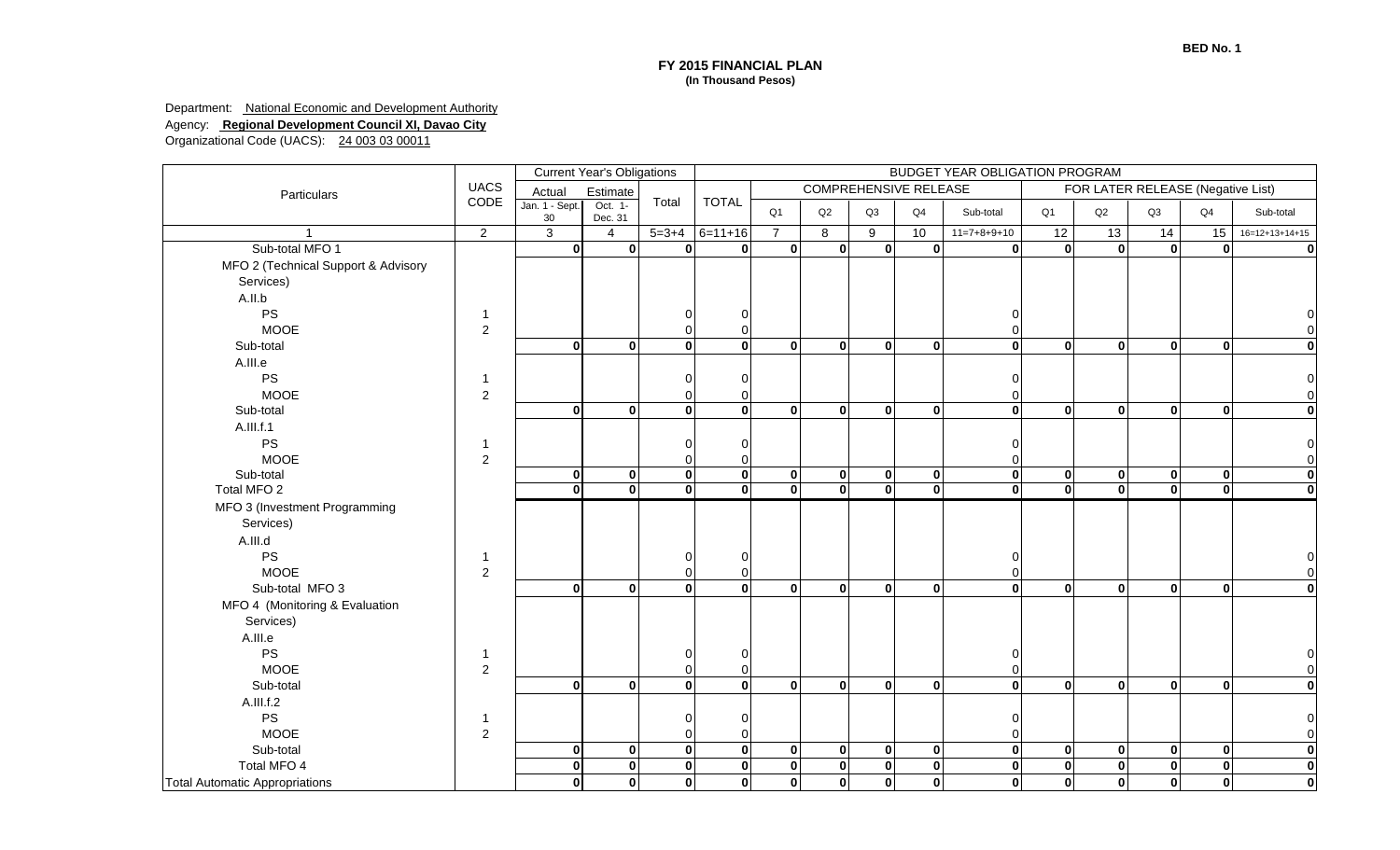Department: **National Economic and Development Authority** 

Agency: **Regional Development Council XI, Davao City**

|                                                 |                | <b>Current Year's Obligations</b> |                    |                | BUDGET YEAR OBLIGATION PROGRAM |                |          |          |                              |               |              |                                   |                |              |                  |
|-------------------------------------------------|----------------|-----------------------------------|--------------------|----------------|--------------------------------|----------------|----------|----------|------------------------------|---------------|--------------|-----------------------------------|----------------|--------------|------------------|
| Particulars                                     | <b>UACS</b>    | Actual                            | Estimate           |                |                                |                |          |          | <b>COMPREHENSIVE RELEASE</b> |               |              | FOR LATER RELEASE (Negative List) |                |              |                  |
|                                                 | CODE           | Jan. 1 - Sept.<br>30              | Oct. 1-<br>Dec. 31 | Total          | <b>TOTAL</b>                   | Q <sub>1</sub> | Q2       | Q3       | Q4                           | Sub-total     | Q1           | Q2                                | Q <sub>3</sub> | Q4           | Sub-total        |
|                                                 | $\overline{2}$ | 3                                 | $\overline{4}$     | $5 = 3 + 4$    | $6 = 11 + 16$                  | $\overline{7}$ | 8        | 9        | 10                           | $11=7+8+9+10$ | 12           | 13                                | 14             | 15           | $16=12+13+14+15$ |
| <b>III. Special Purpose Funds</b>               |                |                                   |                    |                |                                |                |          |          |                              |               |              |                                   |                |              |                  |
| Pension and Gratuity Funds                      |                |                                   |                    |                |                                |                |          |          |                              |               |              |                                   |                |              |                  |
| <b>TOTAL, Current Year Budget/Appropriation</b> |                |                                   |                    |                |                                |                |          |          |                              |               |              |                                   |                |              |                  |
| <b>PS</b>                                       |                | 125                               | 175                | 300            | 300                            | 74             | 74       | 76       | 76                           | 300           |              |                                   |                | $\Omega$     |                  |
| <b>MOOE</b>                                     | 2              | 2,805                             | 1,154              | 3,959          | 3,959                          | 989            | 989      | 990      | 991                          | 3,959         |              |                                   |                | $\Omega$     |                  |
| CO                                              | 3              | $\Omega$                          | $\Omega$           | $\Omega$       | $\Omega$                       |                |          | $\Omega$ | $\Omega$                     |               | O            | 0                                 |                | $\Omega$     |                  |
| Total                                           |                | 2,930                             | 1,329              | 4,259          | 4,259                          | 1,063          | 1,063    | 1,066    | 1,067                        | 4,259         | $\mathbf{0}$ | $\mathbf{0}$                      |                | $\mathbf{0}$ | $\Omega$         |
| <b>Recapitulation by MFO:</b>                   |                |                                   |                    |                |                                |                |          |          |                              |               |              |                                   |                |              |                  |
| MFO 1 (Socio-economic & Physical                |                |                                   |                    |                |                                |                |          |          |                              |               |              |                                   |                |              |                  |
| Planning & Policy Advisory Services)            |                | $\overline{0}$                    | $\overline{0}$     | $\overline{0}$ | $\overline{0}$                 | $\Omega$       | $\Omega$ | $\Omega$ | 0                            |               |              |                                   |                |              |                  |
| MFO 2 (Technical Support & Advisory             |                |                                   |                    |                |                                |                |          |          |                              |               |              |                                   |                |              |                  |
| Services)                                       |                | 2,547                             | 953                | 3,500          | 3,500                          | 874            | 874      | 876      | 876                          | 3,500         |              |                                   |                |              |                  |
| MFO 3 (Investment Programming                   |                |                                   |                    |                |                                |                |          |          |                              |               |              |                                   |                |              |                  |
| Services)                                       |                | 0                                 | $\overline{0}$     | $\overline{0}$ | $\overline{0}$                 | 0              | $\Omega$ | $\Omega$ | $\Omega$                     |               |              |                                   |                |              |                  |
| MFO 4 (Monitoring & Evaluation                  |                |                                   |                    |                |                                |                |          |          |                              |               |              |                                   |                |              |                  |
| Services)                                       |                | 383                               | 376                | 759            | 759                            | 189            | 189      | 190      | 191                          | 759           |              |                                   |                |              |                  |
| <b>Total MFO</b>                                |                | 2,930                             | 1,329              | 4,259          | 4,259                          | 1,063          | 1,063    | 1,066    | 1,067                        | 4,259         | $\mathbf{0}$ | $\mathbf{0}$                      | $\mathbf{0}$   | $\mathbf{0}$ | $\mathbf{0}$     |
| <b>General Administration and Support</b>       |                | $\Omega$                          | $\mathbf{0}$       | $\Omega$       | $\mathbf{0}$                   |                | U        | $\Omega$ | $\bf{0}$                     | O             |              |                                   |                |              |                  |
| <b>Grand Total</b>                              |                | 2,930                             | 1,329              | 4,259          | 4,259                          | 1,063          | 1,063    | 1,066    | 1,067                        | 4,259         | $\mathbf{0}$ | $\mathbf{0}$                      | $\mathbf{0}$   | $\mathbf{0}$ | $\mathbf{0}$     |
|                                                 |                |                                   |                    |                |                                |                |          |          |                              |               |              |                                   |                |              |                  |
| <b>Part B</b>                                   |                |                                   |                    |                |                                |                |          |          |                              |               |              |                                   |                |              |                  |
| Major Programs/Projects                         |                |                                   |                    |                |                                |                |          |          |                              |               |              |                                   |                |              |                  |
| Kra No. 1 - Anti-Corruption, Transparent,       |                |                                   |                    |                |                                |                |          |          |                              |               |              |                                   |                |              |                  |
| Accountable & Participatory Governance          |                |                                   |                    | $\Omega$       | $\Omega$                       |                |          |          |                              |               |              |                                   |                |              |                  |
| Kra No. 2 - Poverty Reduction & Empowerment     |                |                                   |                    |                |                                |                |          |          |                              |               |              |                                   |                |              |                  |
| of the Poor & the Vulnerable                    |                |                                   |                    | $\Omega$       | $\Omega$                       |                |          |          |                              |               |              |                                   |                |              |                  |
| Kra No. 3 - Rapid, Inclusive and Sustained      |                |                                   |                    |                |                                |                |          |          |                              |               |              |                                   |                |              |                  |
| Economic Growth                                 |                | 2,930                             | 1,329              | 4,259          | 4,259                          | 1,063          | 1,063    | 1,066    | 1,067                        | 4,259         |              |                                   |                |              |                  |
| Kra No. 4 - Just and lasting Peace and Rule     |                |                                   |                    |                |                                |                |          |          |                              |               |              |                                   |                |              |                  |
| of Law                                          |                |                                   |                    | $\Omega$       | $\Omega$                       |                |          |          |                              |               |              |                                   |                |              |                  |
| Kra No. 5 - Integrity of the Environment and    |                |                                   |                    |                |                                |                |          |          |                              |               |              |                                   |                |              |                  |